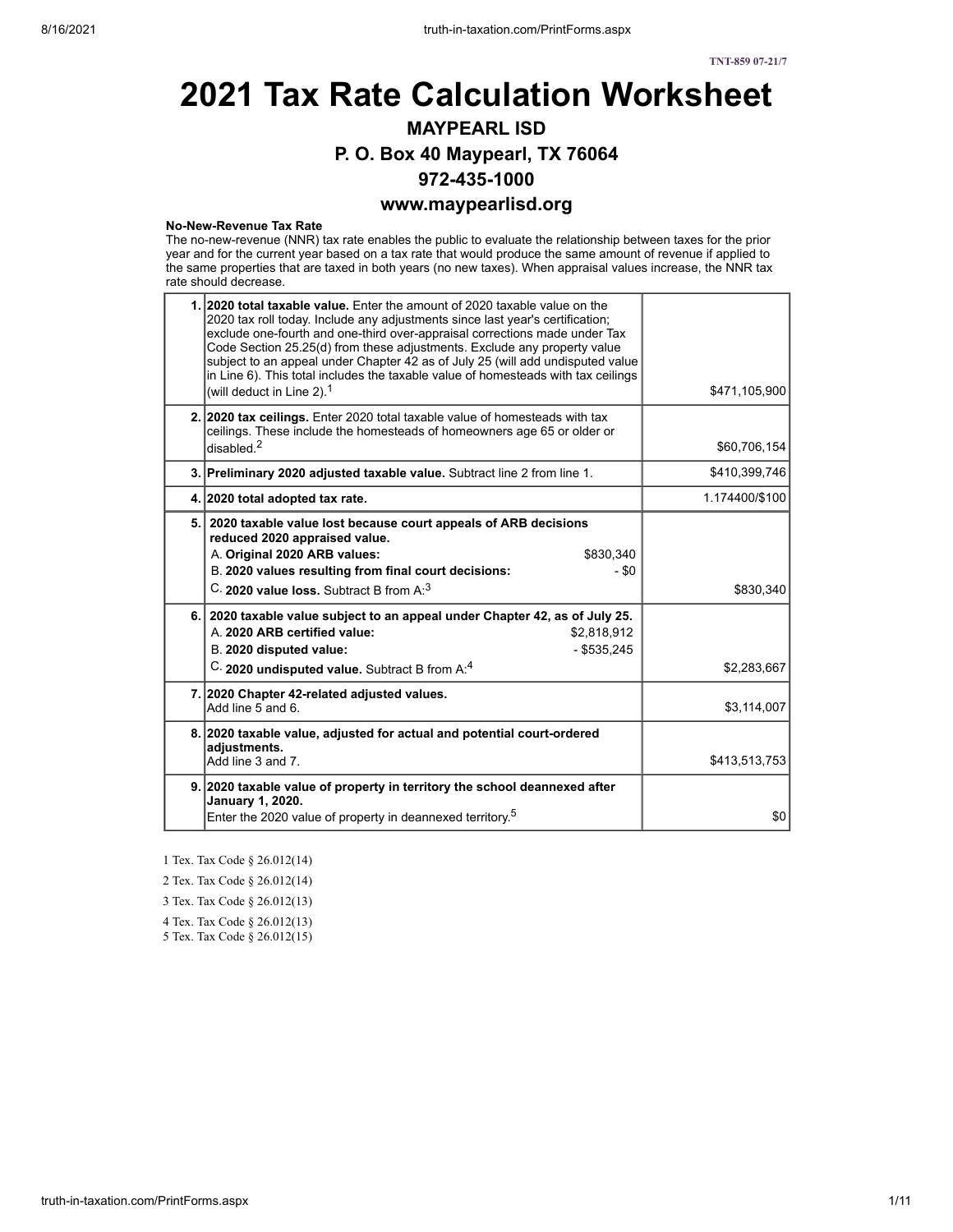#### **No-New-Revenue Tax Rate (continued)**

| exemption in 2021. If the school district increased an original exemption.<br>use the difference between the original exempted amount and the increased<br>exempted amount. Do not include value lost due to freeport or goods-in-<br>transit, or temporary disaster exemptions. Note that lowering the amount or<br>percentage of an existing exemption in 2021 does not create a new<br>exemption or reduce taxable value. |                                                                                                                                                                                                                                                                                                                                                                                                                                                                                                                                                                                                                       |
|------------------------------------------------------------------------------------------------------------------------------------------------------------------------------------------------------------------------------------------------------------------------------------------------------------------------------------------------------------------------------------------------------------------------------|-----------------------------------------------------------------------------------------------------------------------------------------------------------------------------------------------------------------------------------------------------------------------------------------------------------------------------------------------------------------------------------------------------------------------------------------------------------------------------------------------------------------------------------------------------------------------------------------------------------------------|
|                                                                                                                                                                                                                                                                                                                                                                                                                              |                                                                                                                                                                                                                                                                                                                                                                                                                                                                                                                                                                                                                       |
| $+$ \$3,632,064<br>2021 percentage exemption times 2020 value:                                                                                                                                                                                                                                                                                                                                                               |                                                                                                                                                                                                                                                                                                                                                                                                                                                                                                                                                                                                                       |
| C. Value loss, Add A and B. <sup>6</sup>                                                                                                                                                                                                                                                                                                                                                                                     | \$3,632,744                                                                                                                                                                                                                                                                                                                                                                                                                                                                                                                                                                                                           |
| 2020 taxable value lost because property first qualified for agricultural<br>appraisal (1-d or 1-d-1), timber appraisal, recreational/scenic appraisal<br>or public access airport special appraisal in 2021. Use only properties<br>that qualified in 2021 for the first time; do not use properties that qualified in<br>2020.<br>A. 2020 market value:<br>\$282,869<br>$- $7,090$                                         |                                                                                                                                                                                                                                                                                                                                                                                                                                                                                                                                                                                                                       |
| C. Value loss. Subtract B from A. <sup>7</sup>                                                                                                                                                                                                                                                                                                                                                                               | \$275,779                                                                                                                                                                                                                                                                                                                                                                                                                                                                                                                                                                                                             |
|                                                                                                                                                                                                                                                                                                                                                                                                                              | \$3,908,523                                                                                                                                                                                                                                                                                                                                                                                                                                                                                                                                                                                                           |
|                                                                                                                                                                                                                                                                                                                                                                                                                              | \$409,605,230                                                                                                                                                                                                                                                                                                                                                                                                                                                                                                                                                                                                         |
|                                                                                                                                                                                                                                                                                                                                                                                                                              | \$4,810,403                                                                                                                                                                                                                                                                                                                                                                                                                                                                                                                                                                                                           |
| taxes refunded by the district for tax years preceding tax year 2020. Types of<br>refunds include court decisions, Tax Code Section 25.25(b) and (c) corrections<br>and Tax Code Section 31.11 payment errors. Do not include refunds for tax<br>year 2020. This line applies only to tax years preceding tax year 2020. <sup>8</sup>                                                                                        | \$15,508                                                                                                                                                                                                                                                                                                                                                                                                                                                                                                                                                                                                              |
| Note: If the governing body of the school district governs a junior college<br>district in a county with a population of more than two million, subtract the<br>amount of taxes the governing body dedicated to the junior college district in<br>2020 from the result.                                                                                                                                                      | \$4,825,911                                                                                                                                                                                                                                                                                                                                                                                                                                                                                                                                                                                                           |
|                                                                                                                                                                                                                                                                                                                                                                                                                              | 10. 2020 taxable value lost because property first qualified for an<br>\$680<br>A. Absolute exemptions. Use 2020 market value:<br>B. Partial exemptions. 2021 exemption amount, or<br>11.1<br>B. 2021 productivity or special appraised value:<br>12. Total adjustments for lost value. Add lines 9, 10C, and 11C.<br>13. Adjusted 2020 taxable value. Subtract line 12 from line 8.<br>14. Adjusted 2020 total levy. Multiply line 4 by line 13 and divide by \$100.<br>15. Taxes refunded for years preceding tax year 2020: Enter the amount of<br>16. Adjusted 2020 levy with refunds. Add line 14 and line $159$ |

6 Tex. Tax Code § 26.012(15)

7 Tex. Tax Code § 26.012(15)

8 Tex. Tax Code § 26.012(13)

9 Tex. Tax Code § 26.012(13)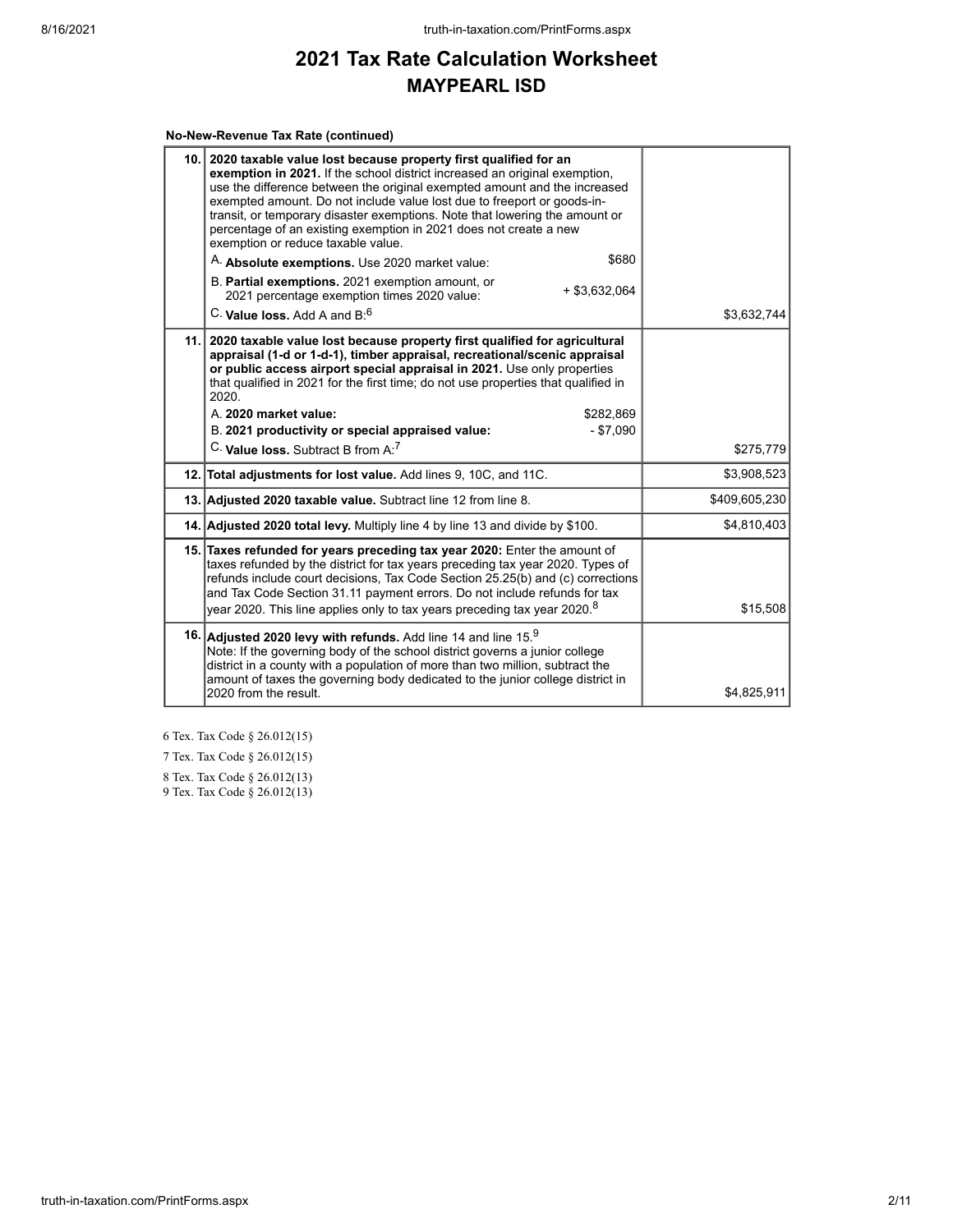#### **No-New-Revenue Tax Rate (continued)**

| 17.1 | Total 2021 taxable value on the 2021 certified appraisal roll today. This<br>value includes only certified values and includes the total taxable value<br>of homesteads with tax ceilings (will deduct in line 19). These homesteads<br>include homeowners age 65 or older or disabled. <sup>10</sup><br>A. Certified values only: <sup>11</sup><br>\$536,502,012<br>B. Pollution control and energy storage system<br>exemption: Deduct the value of property exempted<br>for the current tax year for the first time as pollution                                                                                                                                                                                                                                                                                                                                                                                                                                                                                                                                                                                                                                                                                                                                                                                                                                       |               |
|------|---------------------------------------------------------------------------------------------------------------------------------------------------------------------------------------------------------------------------------------------------------------------------------------------------------------------------------------------------------------------------------------------------------------------------------------------------------------------------------------------------------------------------------------------------------------------------------------------------------------------------------------------------------------------------------------------------------------------------------------------------------------------------------------------------------------------------------------------------------------------------------------------------------------------------------------------------------------------------------------------------------------------------------------------------------------------------------------------------------------------------------------------------------------------------------------------------------------------------------------------------------------------------------------------------------------------------------------------------------------------------|---------------|
|      | - \$0<br>control or energy storage system property:<br>C. Total 2021 value. Subtract B from A.                                                                                                                                                                                                                                                                                                                                                                                                                                                                                                                                                                                                                                                                                                                                                                                                                                                                                                                                                                                                                                                                                                                                                                                                                                                                            | \$536,502,012 |
| 18.1 | Total value of properties under protest or not included on certified<br>appraisal roll. <sup>12</sup><br>A. 2021 taxable value of properties under protest.<br>The chief appraiser certifies a list of properties still<br>under ARB protest. The list shows the appraisal<br>district's value and the taxpayer's claimed value, if<br>any, or an estimate of the value if the taxpayer wins.<br>For each of the properties under protest, use the<br>lowest of these values. Enter the total value under<br>protest. <sup>13</sup><br>\$373,400<br>B. 2021 value of properties not under protest or<br>included on certified appraisal roll. The chief<br>appraiser gives school districts a list of those taxable<br>properties that the chief appraiser knows about but<br>are not included in the appraisal roll certification.<br>These properties also are not on the list of properties<br>that are still under protest. On this list of properties,<br>the chief appraiser includes the market value,<br>appraised value, and exemptions for the preceding<br>year and a reasonable estimate of the market value,<br>appraised value, and exemptions for the current year.<br>Use the lower market, appraised, or taxable value<br>(as appropriate). Enter the total value not on the<br>roll $14$<br>\$0<br>C. Total value under protest or not certified. Add A |               |
|      | and B.                                                                                                                                                                                                                                                                                                                                                                                                                                                                                                                                                                                                                                                                                                                                                                                                                                                                                                                                                                                                                                                                                                                                                                                                                                                                                                                                                                    | \$373,400     |

10 Tex. Tax Code § 26.012, 26.04(c-2)

11 Tex. Tax Code § 26.012(6)

12 Tex. Tax Code § 26.012(c) and (d)

13 Tex. Tax Code § 26.012(c)

14 Tex. Tax Code § 26.012(d)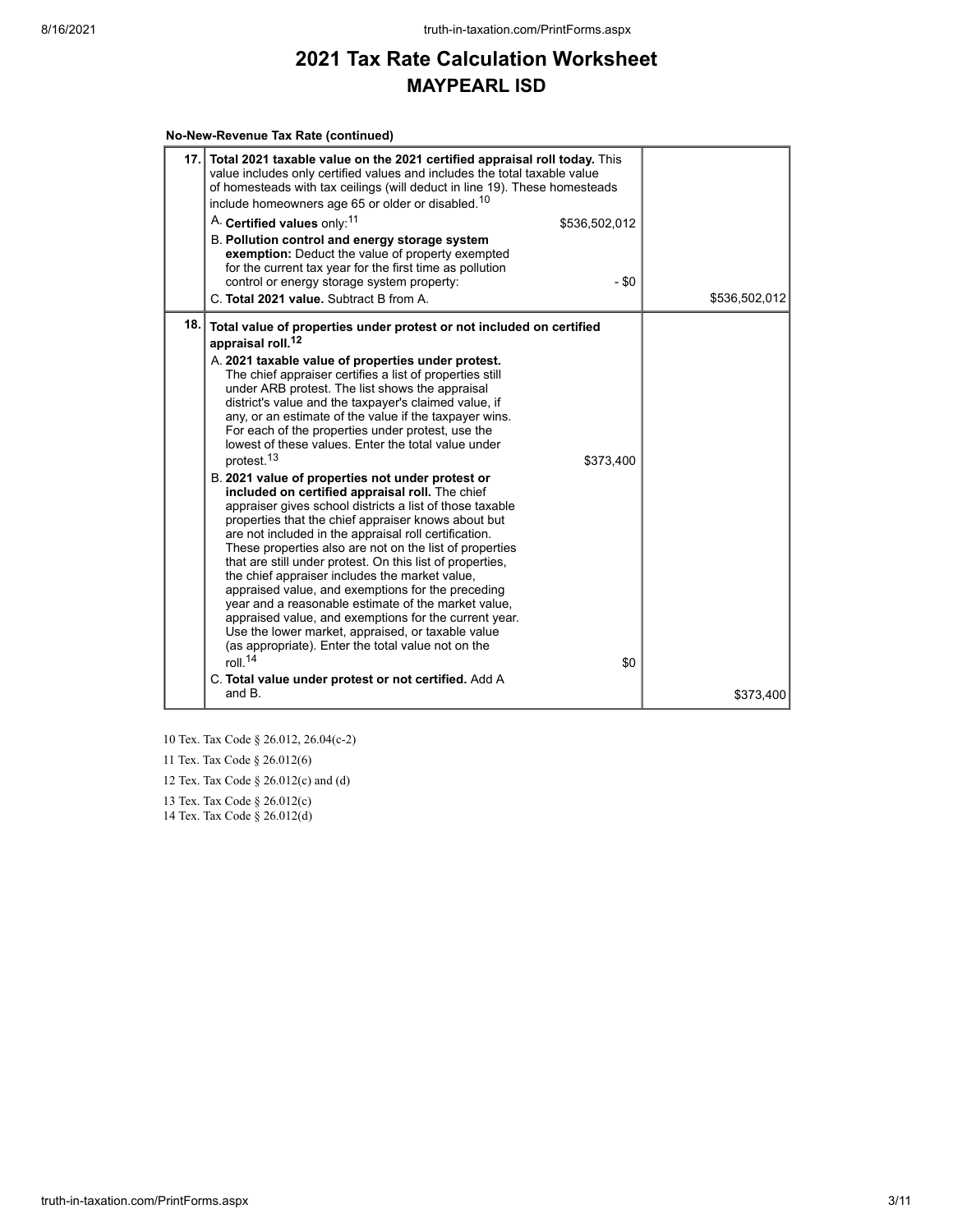#### **No-New-Revenue Tax Rate (concluded)**

| <b>19. 2021 tax ceilings.</b> Enter 2021 total taxable value of homesteads with tax<br>ceilings. These include the homesteads of homeowners age 65 or older or<br>disabled. <sup>15</sup>                                                                                                                                                                                                                                                                                                                                         | \$74,628,054     |
|-----------------------------------------------------------------------------------------------------------------------------------------------------------------------------------------------------------------------------------------------------------------------------------------------------------------------------------------------------------------------------------------------------------------------------------------------------------------------------------------------------------------------------------|------------------|
| 20. 2021 total taxable value. Add lines 17C and 18C. Subtract line 19.                                                                                                                                                                                                                                                                                                                                                                                                                                                            | \$462,247,358    |
| 21. Total 2021 taxable value of properties in territory annexed after January 1,<br>2020. Include both real and personal property. Enter the 2021 value of property<br>in territory annexed by the school district.                                                                                                                                                                                                                                                                                                               | \$0              |
| 22. Total 2021 taxable value of new improvements and new personal property<br>located in new improvements. New means the item was not on the appraisal<br>roll in 2020. An improvement is a building, structure, fixture or fence erected on<br>or affixed to land. New additions to existing improvements may be included if<br>the appraised value can be determined. New personal property in a new<br>improvement must have been brought into the school district after Jan. 1, 2020,<br>and be located in a new improvement. | \$24,900,950     |
| 23. Total adjustments to the 2021 taxable value. Add lines 21 and 22.                                                                                                                                                                                                                                                                                                                                                                                                                                                             | \$24,900,950     |
| 24. Adjusted 2021 taxable value. Subtract line 23 from line 20.                                                                                                                                                                                                                                                                                                                                                                                                                                                                   | \$437.346.408    |
| 25. 2021 NNR tax rate. Divide line 16 by line 24 and multiply by \$100.                                                                                                                                                                                                                                                                                                                                                                                                                                                           | \$1.103452/\$100 |

15 Tex. Tax Code § 26.012(6)(B)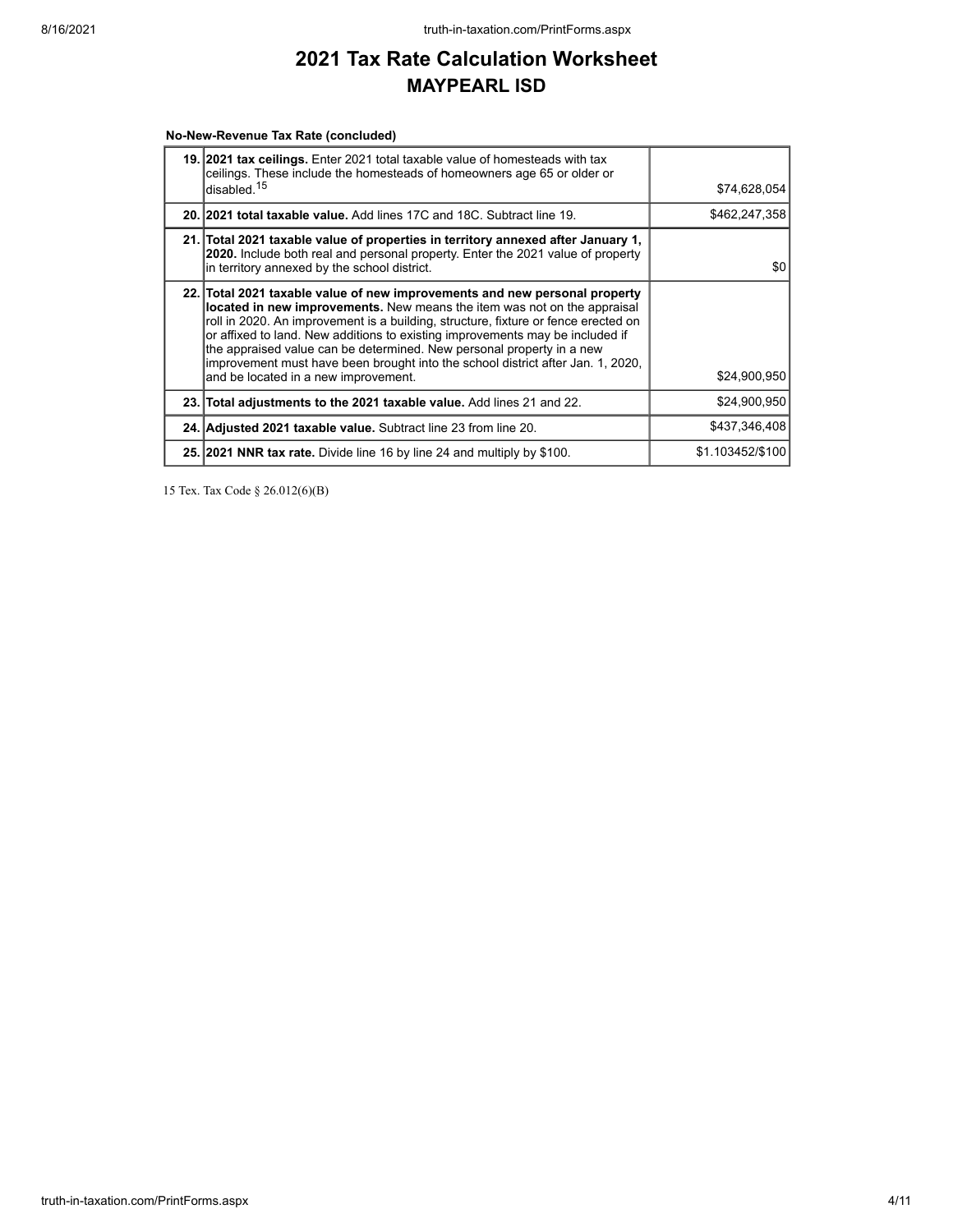#### **Voter-Approval Tax Rate**

The voter-approval tax rate is the highest tax rate that a taxing unit may adopt without holding an election to seek voter approval of the rate. Most school districts calculate a voter-approval tax rate that is split into three separate rates.<sup>18</sup>

- 1. **Maximum Compressed Tax Rate (MCR):** A district's maximum compressed tax rate is defined as the tax rate for the current tax year per \$100 of valuation of taxable property at which the district must levy a maintenance and operations tax to receive the full amount of the tier one allotment.<sup>19</sup>
- 2. **Enrichment Tax Rate (DTR):<sup>20</sup>** A district's enrichment tax rate is defined as any tax effort in excess of the district's MCR and less than \$0.17. The enrichment tax rate is divided into golden pennies and copper pennies. School districts can claim up to 8 golden pennies, not subject to compression, and 9 copper pennies which are subject to compression with any increases in the guaranteed yield. $21$
- 3. **Debt Rate:** The debt rate includes the debt service necessary to pay the school district's debt payments in the coming year. This rate accounts for principal and interest on bonds and other debt secured by property tax revenue.

The MCR and DTR added together make up the school district's maintenance and operations (M&O) tax rate. Districts cannot increase the district's M&O tax rate to create a surplus in M&O tax revenue for the purpose of paying the district's debt service. <sup>22</sup>

If a school district adopted a tax rate that exceeded its voter-approval tax rate without holding an election to respond to a disaster in the prior year, as allowed by Tax Code Section 26.042(e), the school district may not consider the amount by which it exceeded its voter-approval tax rate (disaster pennies) in the calculation this year. This adjustment will be made in Section 4 of this worksheet.

A district must complete an efficiency audit before seeking voter approval to adopt a M&O tax rate higher than the calculated M&O tax rate, hold an open meeting to discuss the results of the audit, and post the results of the audit on the district's website 30 days prior to the election.<sup>23</sup> Additionally, a school district located in an area declared a disaster by the governor may adopt a M&O tax rate higher than the calculated M&O tax rate during the two-year period following the date of the declaration without conducting an efficiency audit.<sup>24</sup>

Districts should review information from TEA when calculating their voter-approval rate.

16 [Reserved for Expansion]

17 [Reserved for Expansion]

18 Tex. Tax Code § 26.08(n)

19 Tex. Edu. Code § 48.2551(a)(3)

20 Tex. Tax Code § 26.08(j) and Tex. Edu. Code § 45.0032

21 Tex. Edu. Code § 48.202(a-1)(2) and 48.202(f)

22 Tex. Edu. Code § 45.0021(a)

23 Tex. Edu. Code § 11.184(b)

24 Tex. Edu. Code § 11.184(b-1)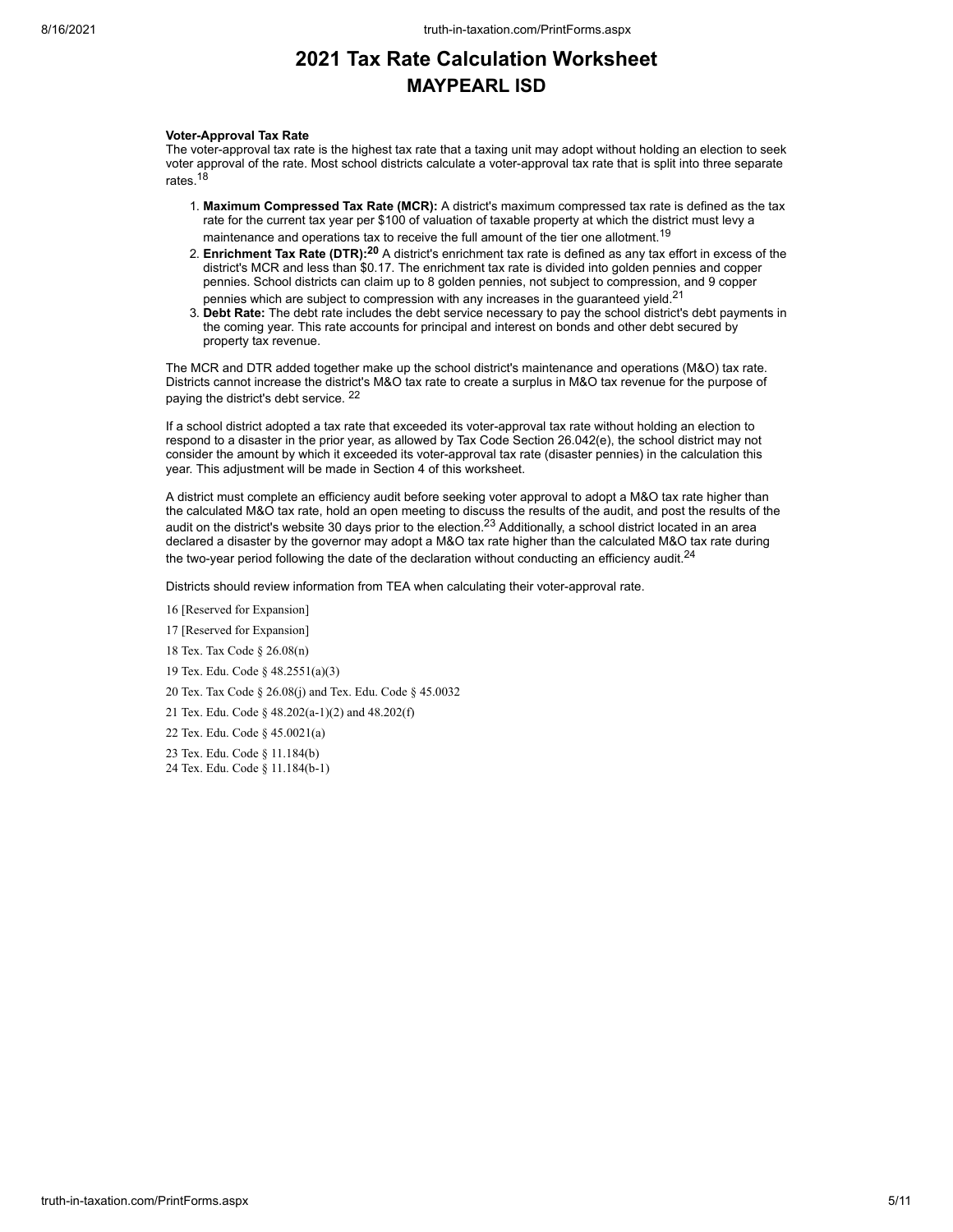#### **Voter-Approval Tax Rate (continued)**

|     | 26. 2021 maximum compressed tax rate (MCR). TEA will publish compression<br>rates based on district and statewide property value growth. Enter the school<br>districts' maximum compressed rate based on guidance from TEA. <sup>25</sup>                                                                                                                                                                                                                                                                                                                                                                                                                                                                                                                                                                                                                                                                                                                                                                                                                                                                                                                                                                                                                                                                                                                                       |                                    | \$0.822000                |
|-----|---------------------------------------------------------------------------------------------------------------------------------------------------------------------------------------------------------------------------------------------------------------------------------------------------------------------------------------------------------------------------------------------------------------------------------------------------------------------------------------------------------------------------------------------------------------------------------------------------------------------------------------------------------------------------------------------------------------------------------------------------------------------------------------------------------------------------------------------------------------------------------------------------------------------------------------------------------------------------------------------------------------------------------------------------------------------------------------------------------------------------------------------------------------------------------------------------------------------------------------------------------------------------------------------------------------------------------------------------------------------------------|------------------------------------|---------------------------|
|     | 27. 2021 enrichment tax rate (DTR). Enter the greater of A and B. $^{26}$<br>A. Enter the district's 2020 DTR, minus any required<br>reduction under Education Code Section 48.202(f)<br>B. Enter \$.05 per \$100 of taxable value                                                                                                                                                                                                                                                                                                                                                                                                                                                                                                                                                                                                                                                                                                                                                                                                                                                                                                                                                                                                                                                                                                                                              | \$0.000000<br>\$0.050000           | \$0.050000                |
| 27. | 28. 2021 maintenance and operations (M&O) tax rate (TR). Add lines 26 and<br>Note: M&O tax rate may not exceed the sum of \$0.17 and the product of the                                                                                                                                                                                                                                                                                                                                                                                                                                                                                                                                                                                                                                                                                                                                                                                                                                                                                                                                                                                                                                                                                                                                                                                                                         |                                    |                           |
|     | state compression percentage multiplied by \$1.00.27<br>29. Total 2021 debt to be paid with property tax revenue.<br>Debt means the interest and principal that will be paid on debts that:<br>(1) Are paid by property taxes,<br>(2) Are secured by property taxes,<br>(3) Are scheduled for payment over a period longer than one year, and<br>(4) Are not classified in the school district's budget as M&O expenses.<br>A:Debt includes contractual payments to other school<br>districts that have incurred debt on behalf of this school<br>district, if those debts meet the four conditions above.<br>Include only amounts that will be paid from property tax<br>revenue. Do not include appraisal district budget<br>payments. If the governing body of a taxing unit<br>authorized or agreed to authorize a bond, warrant,<br>certificate of obligation, or other evidence of<br>indebtedness on or after Sept. 1, 2021, verify if it meets<br>the amended definition of debt before including it here. <sup>28</sup><br>Enter debt amount:<br>B: Subtract unencumbered fund amount used to<br>reduce total debt.<br>C: Subtract state aid received for paying principal and<br>interest on debt for facilities through the existing debt<br>allotment program and/or the instructional facilities<br>allotment program.<br>D: Adjust debt: Subtract B and C from A. | \$1,545,545<br>$-$160,188$<br>-\$0 | \$0.872000<br>\$1,385,357 |

25 Tex. Edu. Code § 48.255, 48.2551(b)(1) and (b)(2)

26 Tex. Tax Code § 26.08(n)(2)

27 Tex. Edu. Code § 45.003(e) 28 Tex. Tax Code § 26.012(7)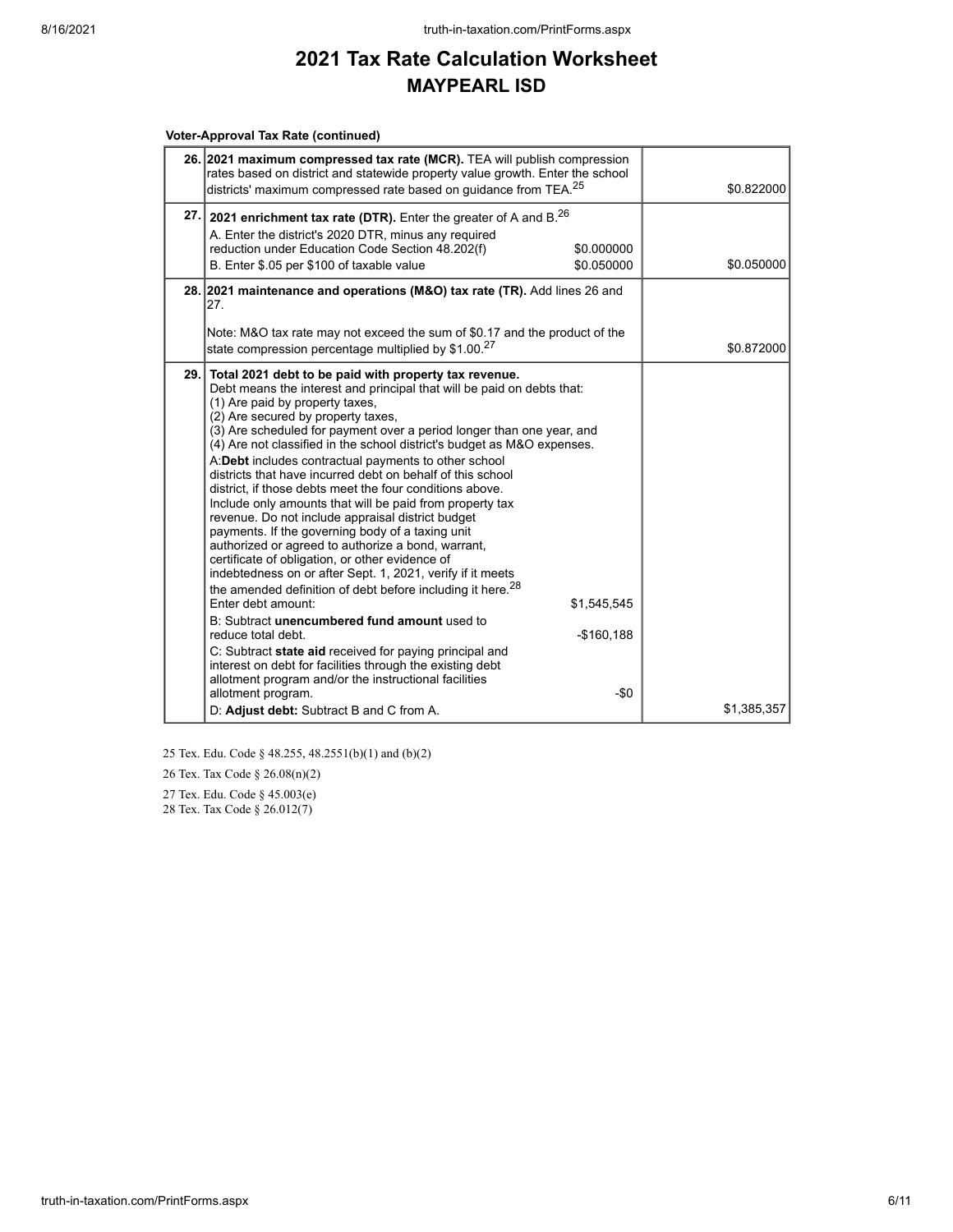#### **Voter-Approval Tax Rate (concluded)**

| 30. Certified 2020 excess debt collections. Enter the amount certified by the<br>collector <sup>29</sup>                                                                                                                                                                                                                                                                                                                                                                                                                                                                                                                             | \$0            |
|--------------------------------------------------------------------------------------------------------------------------------------------------------------------------------------------------------------------------------------------------------------------------------------------------------------------------------------------------------------------------------------------------------------------------------------------------------------------------------------------------------------------------------------------------------------------------------------------------------------------------------------|----------------|
| 31. Adjusted 2021 debt. Subtract line 30 from line 29D.                                                                                                                                                                                                                                                                                                                                                                                                                                                                                                                                                                              | \$1,385,357    |
| 32. 2021 anticipated collection rate.<br>If the anticipated rate in A is lower than actual rates in B, C or D, enter the<br>lowest rate from B, C or D. If the anticipated rate in A is higher than at least<br>one of the rates in the prior three years, enter the rate from A. Note that the<br>rate can be greater than 100%. <sup>30</sup><br>A: Enter the 2021 anticipated collection rate certified by<br>the collector $31$<br>100.000000%<br>B: Enter the 2020 actual collection rate.<br>99.250000%<br>C: Enter the 2019 actual collection rate.<br>99.830000%<br>D: Enter the 2018 actual collection rate.<br>101.190000% | 100.000000%    |
|                                                                                                                                                                                                                                                                                                                                                                                                                                                                                                                                                                                                                                      |                |
| 33. 2021 debt adjusted for collections. Divide line 31 by line 32.<br>Note: If the governing body of the school district governs a junior college<br>district in a county with a population of more than two million, add the amount<br>of taxes the governing body proposes to dedicate to the junior college district<br>in 2021 to the result.                                                                                                                                                                                                                                                                                    | \$1,385,357    |
| 34, 2021 total taxable value. Enter amount on line 20 of the No-New-Revenue<br>Tax Rate Worksheet.                                                                                                                                                                                                                                                                                                                                                                                                                                                                                                                                   | \$462,247,358  |
| 35. 2021 debt rate. Divide line 33 by line 34 and multiply by \$100.                                                                                                                                                                                                                                                                                                                                                                                                                                                                                                                                                                 | \$0.2997/\$100 |
| 36. 2021 voter-approval tax rate. Add lines 28 and 35.                                                                                                                                                                                                                                                                                                                                                                                                                                                                                                                                                                               |                |
| If the school district received distributions from an equalization tax imposed<br>under former Chapter 18, Education Code, add the NNR tax rate as of the<br>date of the county unit system's abolition to the sum of Lines 28 and 35. <sup>32</sup>                                                                                                                                                                                                                                                                                                                                                                                 | \$1.1717/\$100 |

29 Tex. Tax Code § 26.0012(10) and 26.04(b)

30 Tex. Tax Code § 26.04(h),(h-1), and (h-2)

31 Tex. Tax Code § 26.04(b)

32 Tex. Tax Code § 26.08(g)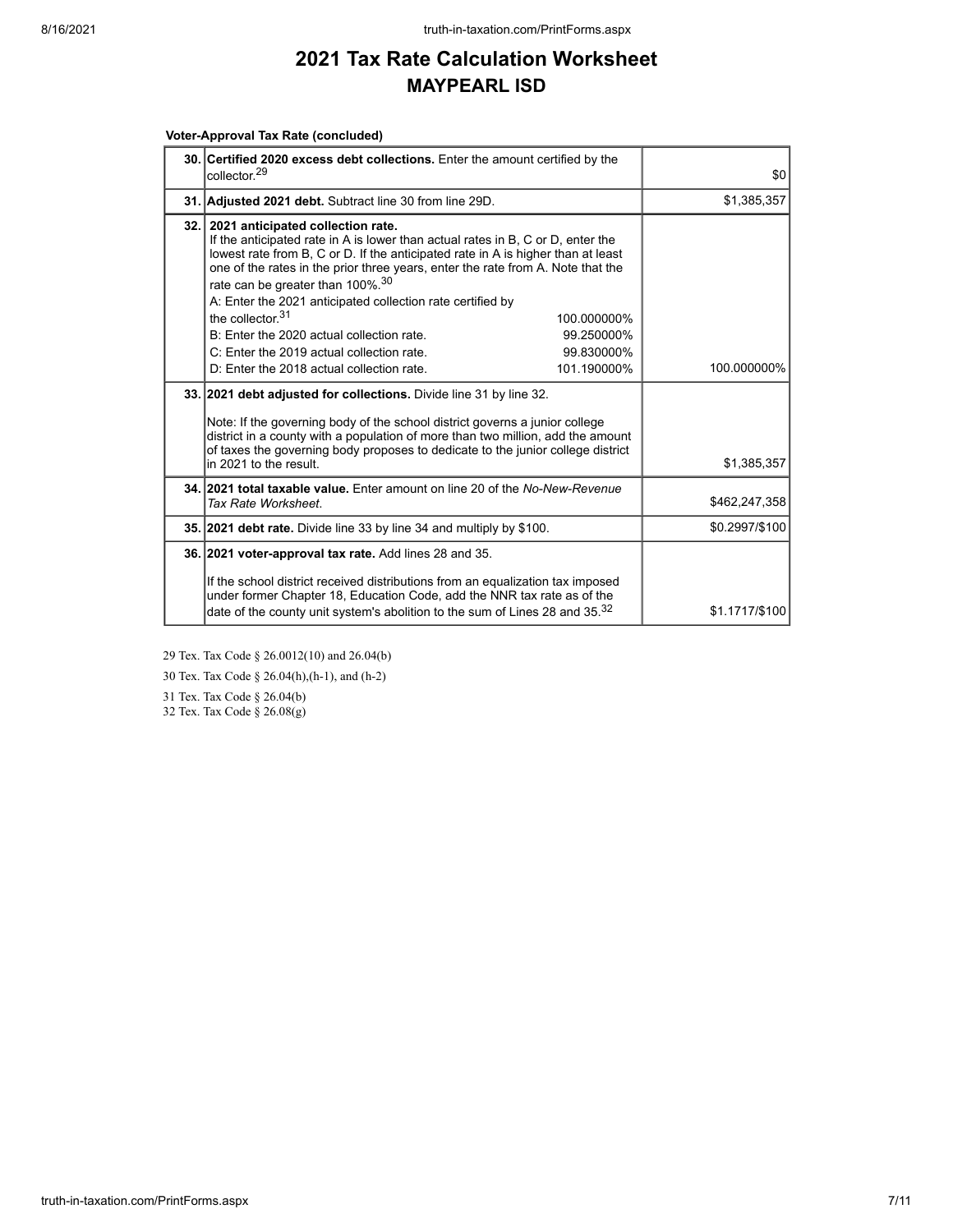#### **Voter-Approval Rate Adjustment for Pollution Control**

A school district may raise its rate for M&O funds used to pay for a facility, device or method for the control of air, water or land pollution. This includes any land, structure, building, installation, excavation, machinery, equipment or device that is used, constructed, acquired or installed wholly or partly to meet or exceed pollution control requirements. The school district's expenses are those necessary to meet the requirements of a permit issued by the Texas Commission on Environmental Quality (TCEQ). The school district must provide the tax assessor with a copy of the TCEQ letter of determination that states the portion of the cost of the installation for pollution control.

This section should only be completed by a school district that uses M&O funds to pay for a facility, device or method for the control of air, water or land pollution.

| 37. Certified expenses from the Texas Commission on Environmental Quality<br><b>(TCEQ).</b> Enter the amount certified in the determination letter from TCEQ <sup>33</sup> .<br>The school district shall provide its tax assessor with a copy of the letter <sup>34</sup> . | <b>\$01</b>      |
|------------------------------------------------------------------------------------------------------------------------------------------------------------------------------------------------------------------------------------------------------------------------------|------------------|
| 38. 2021 total taxable value. Enter the amount on line 20 of the No-New-Revenue<br>Tax Rate Worksheet.                                                                                                                                                                       | \$462,247,358    |
| 39. Additional rate for pollution control. Divide line 37 by line 38 and multiply by<br>S100.                                                                                                                                                                                | \$0/\$100        |
| 40. 2021 voter-approval tax rate, adjusted for pollution control.<br>Add line 36 and line 39.                                                                                                                                                                                | \$1.171700/\$100 |

 $33$  Tex. Tax Code § 26.045(d)

<sup>34</sup> Tex. Tax Code § 26.045(i)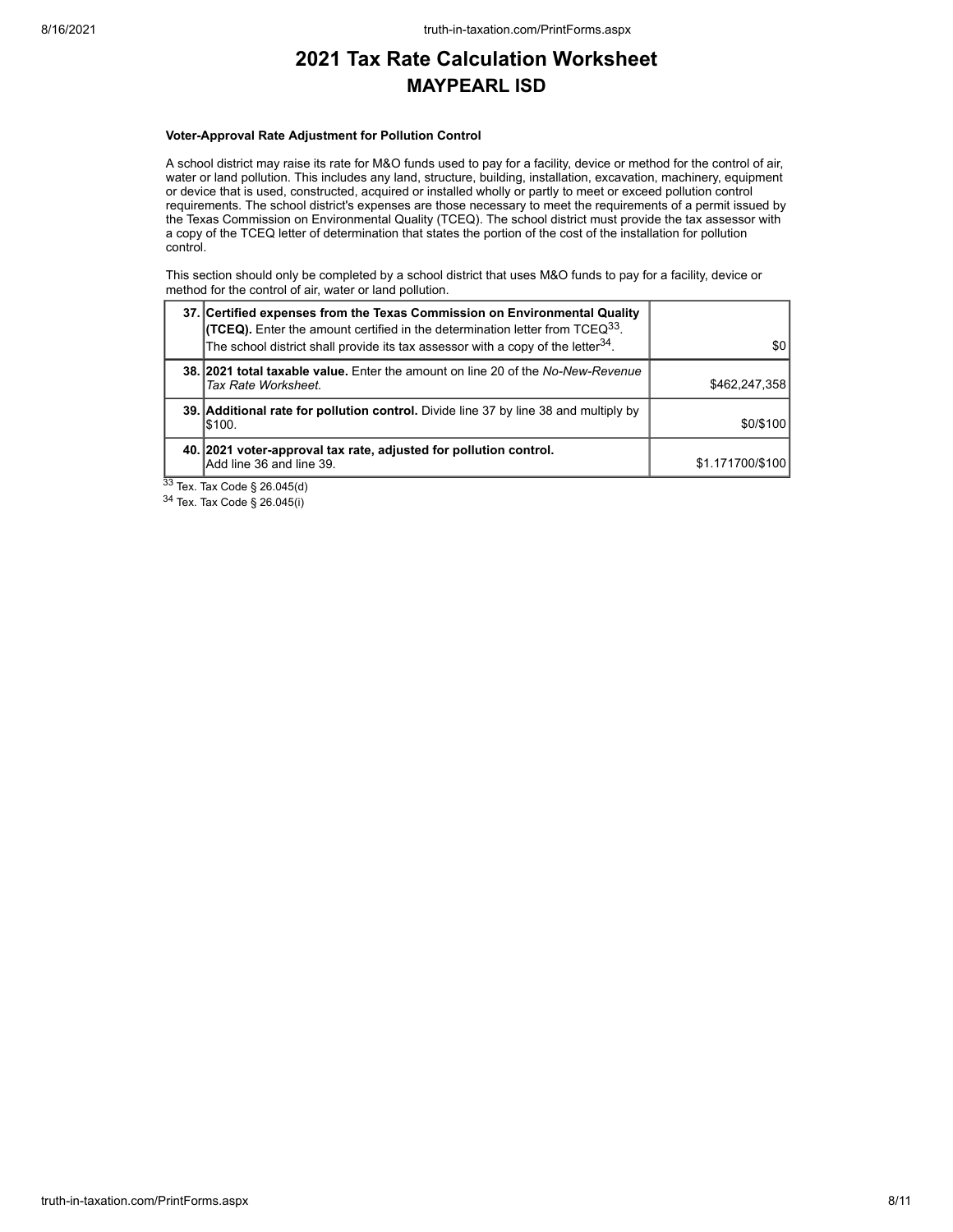If a school district adopted a tax rate that exceeded its voter-approval tax rate without holding an election to respond to a disaster in the prior year, as allowed by Tax Code Section 26.042(e), the school district may not consider the amount by which it exceeded its voter-approval tax rate in the calculation this year.<sup>35</sup> As such, it must reduce its voter-approval tax rate for the current tax year.

**NOTE: This section will not apply to any taxing units in 2021.** It is added to implement Senate Bill 1438 (87th Regular Session) and does not apply to a school district that adopted a tax rate without the required election in 2020, as provided for in the recently repealed Tax Code Section 26.08(a-1).

In future tax years, this section will apply to school district in a disaster area that adopts a tax rate greater than its voter-approval tax rate without holding an election in the prior year, as provided for by Tax Code Section  $26.042(e)$ .

| 41. 2020 adopted tax rate. Enter the rate in Line 4 of the No-New-Revenue Tax<br>Rate Worksheet.                                                                                                                                           | /\$100 |
|--------------------------------------------------------------------------------------------------------------------------------------------------------------------------------------------------------------------------------------------|--------|
| 42. 2020 voter-approval tax rate. If the school district adopted a tax rate above the<br>2020 voter-approval tax rate without holding an election due to a disaster, enter<br>the voter-approval tax rate from the prior year's worksheet. | /\$100 |
| 43. Increase in 2020 tax rate due to disaster (disaster pennies). Subtract Line<br>42 from Line 41.                                                                                                                                        | /\$100 |
| 44. 2021 voter-approval tax rate, adjusted for prior year disaster. Subtract Line<br>43 from one of the following lines (as applicable): Line 36 or Line 40 (school<br>districts with pollution control).                                  | /\$100 |

<sup>35</sup> Tex. Tax Code § 26.042(f) and Tex. Edu. Code § 45.0032(d)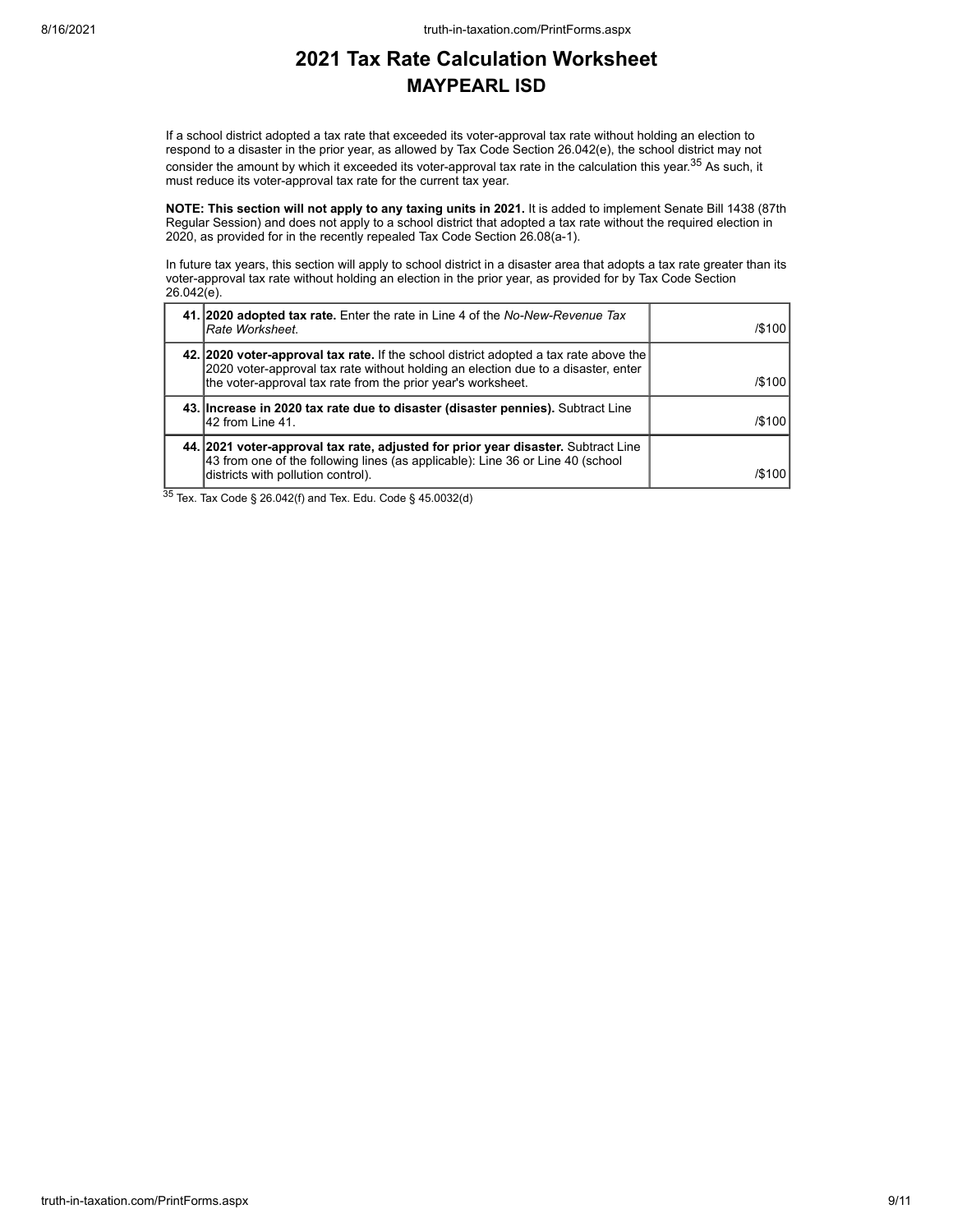#### **Total Tax Rate**

Indicate the applicable total tax rates as calculated above.

| INo-New-Revenue Tax Rate                                                                                                      |                  |
|-------------------------------------------------------------------------------------------------------------------------------|------------------|
| Enter the 2021 NNR tax rate from line 25.                                                                                     | \$1.103452/\$100 |
| Voter-Approval Tax Rate                                                                                                       |                  |
| As applicable, enter the 2021 voter-approval tax rate from line 36, line 40, or line 44.<br>Indicate the line number used: 40 | \$1.171700/\$100 |

#### **School District Representative Name and Signature**

Enter the name of the person preparing the tax rate as authorized by the governing body of the school district. By signing below, you certify that you are the designated officer or employee of the school district and have calculated the tax rates in accordance with requirements in Tax Code and Education Code.<sup>36</sup>

### **Print Here**

Printed Name of School District Representative

#### **Sign Here**

School District Representative

### **Date**

<sup>36</sup> Tex. Tax Code § 26.04(c)